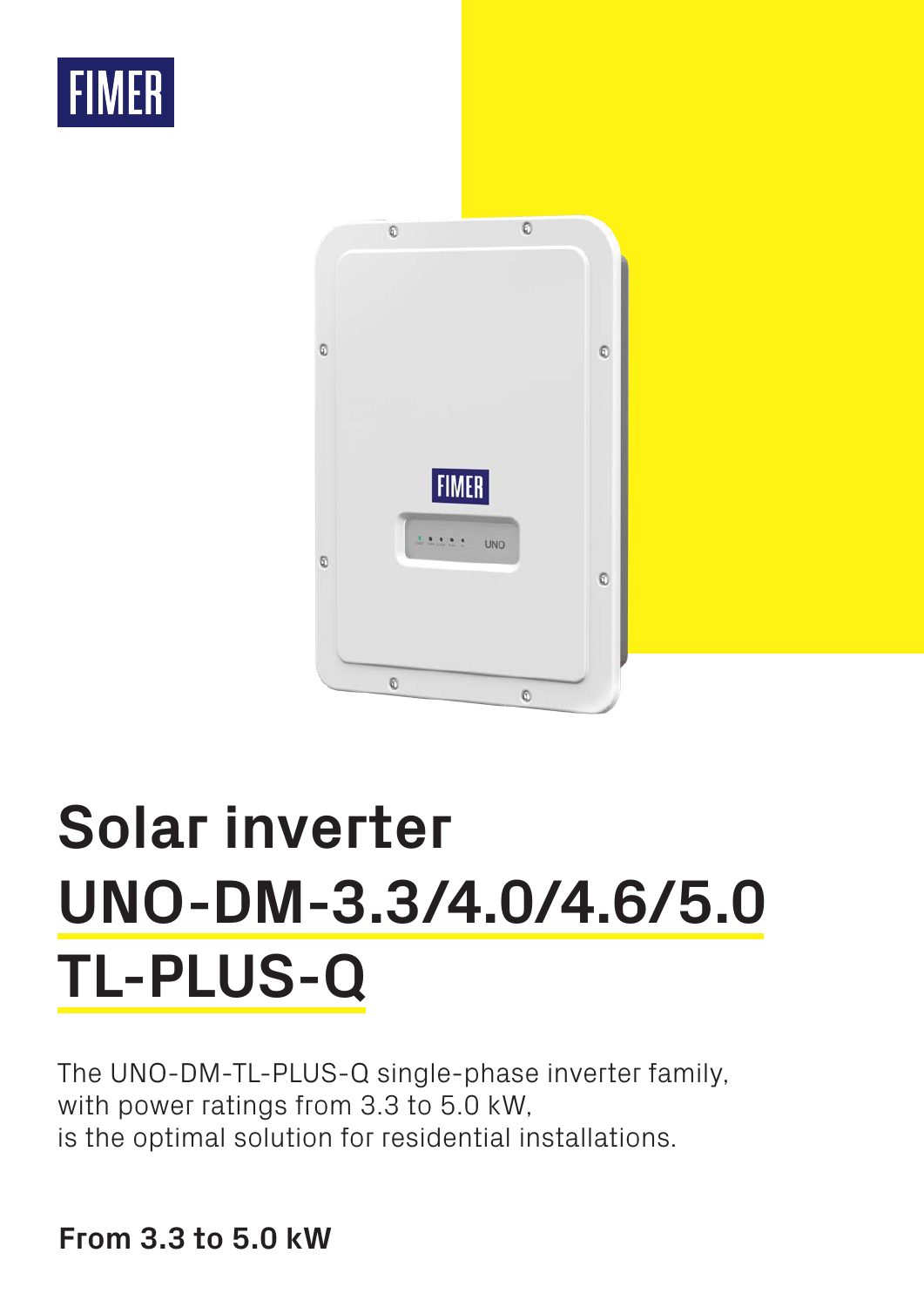#### **One size fits all**

The design wraps FIMER's quality and engineering into a lightweight and compact package thanks to technological choices optimized for installations with different orientation.

All power ratings share the same overall volume, allowing higher performance in a minimum space, and feature dual Maximum Power Point Trackers.

#### **Easy to install, fast to commission**

The presence of Plug and Play connectors, both on the DC and AC side, as well as the wireless communication, enable a simple, fast and safe installation without the need of opening the front cover of the inverter.

The featured easy commissioning routine removes the need for a long configuration process, resulting in lower installation time and costs.

Improved user experience thanks to the build in User Interface (UI) which enables access to features such as advanced inverter configuration settings, dynamic feed-in control and load manager, from any WLAN enabled device (smartphone, tablet or PC).

#### **Smart capabilities**

The embedded logging capabilities and direct transferring of the data to Internet (via Ethernet or WLAN) allow customers to enjoy the whole Aurora Vision remote monitoring experience.

The advanced communication interfaces (WLAN, Ethernet, RS485) combined with an efficient Modbus (RTU/TCP) communication protocol, Sunspec compliant, allow the inverter to be easily integrated within any smart environment and with third party monitoring and control systems.

A complete set of control functions with the embedded efficient algorithm, enabling dynamic control of the feed-in (i.e. zero injection), make the inverter suitable for worldwide applications in compliance with regulatory norms and needs of the utilities.

#### **Energy Viewer**

This new tool allows residential customers to remotely monitor the performance of their own solar plant and provides all information necessary to increase energy self-reliance and self-sufficiency.

## **Highlights**

- Wireless access to the embedded Web User Interface
- Easy commissioning capability
- Future-proof with embedded connectivity for smart building and smart grid integration
- Dynamic feed-in control (for instance "zero injection")
- Remote firmware upgrade for inverter and components
- Modbus TCP/RTU Sunspec compliant
- Lifetime free of charge access to Aurora Vision

## **UNO-DM-3.3/4.0/4.6/5.0-TL-PLUS-Q string inverter block diagram**

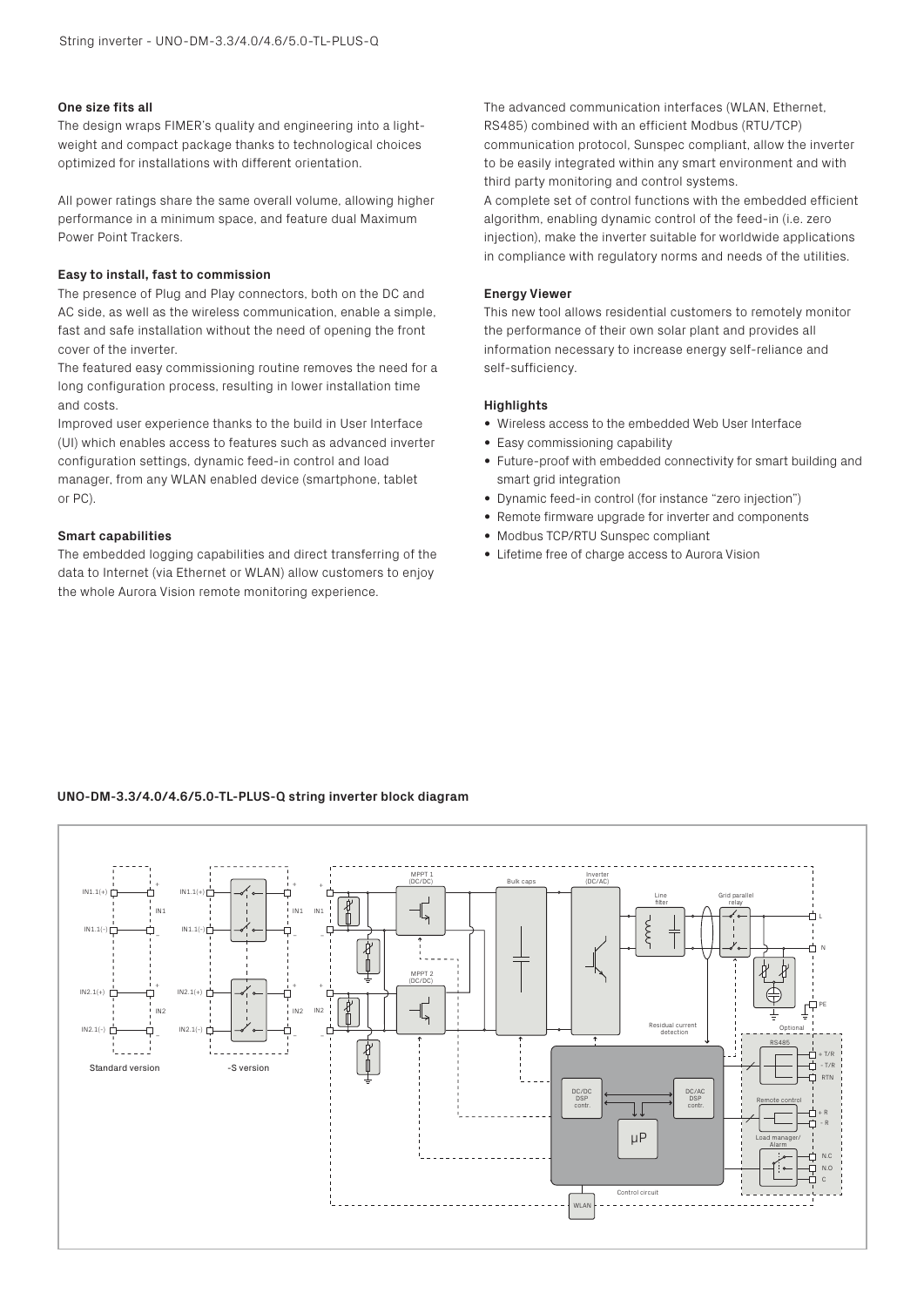| <b>Technical data and types</b>                                                                                  |                                                                                       |                                                                                                                    |                                                                                       |                                                                                                                                                                   |  |  |
|------------------------------------------------------------------------------------------------------------------|---------------------------------------------------------------------------------------|--------------------------------------------------------------------------------------------------------------------|---------------------------------------------------------------------------------------|-------------------------------------------------------------------------------------------------------------------------------------------------------------------|--|--|
| Type code                                                                                                        | UNO-DM-3.3-TL-PLUS-Q                                                                  | UNO-DM-4.0-TL-PLUS-Q                                                                                               | UNO-DM-4.6-TL-PLUS-Q                                                                  | UNO-DM-5.0-TL-PLUS-Q                                                                                                                                              |  |  |
| Input side                                                                                                       |                                                                                       |                                                                                                                    |                                                                                       |                                                                                                                                                                   |  |  |
| Absolute maximum DC input<br>voltage (V <sub>max,abs</sub> )                                                     | 600V                                                                                  |                                                                                                                    |                                                                                       |                                                                                                                                                                   |  |  |
| Start-up DC input voltage (V <sub>start</sub> )                                                                  |                                                                                       | 200 V (adj. 120350 V)                                                                                              |                                                                                       |                                                                                                                                                                   |  |  |
| Operating DC input voltage range<br>(V <sub>dominV<sub>dcmax</sub>)</sub>                                        | $0.7$ x $V_{start}$ 580 V (min 90 V)                                                  |                                                                                                                    |                                                                                       |                                                                                                                                                                   |  |  |
| Rated DC input voltage (Vdcr)                                                                                    | 360V                                                                                  |                                                                                                                    |                                                                                       |                                                                                                                                                                   |  |  |
| Rated DC input power $(P_{\text{dcr}})$                                                                          | 3500W                                                                                 | 4250W                                                                                                              | 4750W                                                                                 | 5150 W                                                                                                                                                            |  |  |
| Number of independent MPPT                                                                                       |                                                                                       |                                                                                                                    | $\overline{2}$                                                                        |                                                                                                                                                                   |  |  |
| Maximum DC input power for each<br>MPPT (PMPPTmax)                                                               | 2000W                                                                                 | 3000 W                                                                                                             | 3000 W                                                                                | 3500 W                                                                                                                                                            |  |  |
| DC input voltage range with parallel<br>configuration of MPPT at Pacr                                            | 170530 V                                                                              | 130530 V                                                                                                           | 150530 V                                                                              | 170480 V                                                                                                                                                          |  |  |
| DC power limitation with parallel<br>configuration of MPPT Pacr                                                  | Linear derating from Max to Null<br>[530V≤VMPPT≤580V]                                 | Linear derating from Max to<br>Null [530V≤VMPPT≤580V]                                                              | Linear derating from Max to Null<br>[530V≤VMPPT≤580V]                                 | Linear derating from Max to<br>Null [480V≤VMPPT≤580V]                                                                                                             |  |  |
| DC power limitation for each MPPT<br>with independent configuration<br>of MPPT at Pacr, max unbalance<br>example | 2000 W [200 V≤VMPPT≤530 V]<br>the other channel:<br>Pdcr-2000 W<br>[112 V≤VMPPT≤530 V | 3000 W [190 V≤V <sub>MPPT</sub> ≤530<br>V1<br>the other channel:<br>P <sub>dcr</sub> -3000 W<br>[90 V≤VMPPT≤530 V] | 3000 W [190 V≤VMPPT≤530 V]<br>the other channel:<br>Pdcr-3000 W<br>[90 V≤VMPPT≤530 V] | On MPPT 1: 3500 W<br>[185 V≤VMPPT≤480 V]<br>On MPPT 2: Pdcr-3500 W<br>[145 V≤V <sub>MPPT</sub> ≤480 V] or<br>3500 W (305 V≤VMPPT≤480 V)<br>with no power on MPPT1 |  |  |
| Maximum DC input current (Idcmax) /<br>for each MPPT (I <sub>MPPTmax</sub> )                                     | 20.0/10.0 A                                                                           | 32.0/16.0 A                                                                                                        | 32.0/16.0 A                                                                           | 30.5/19-11.5 A<br>(MPPT 1 - MPPT 2)                                                                                                                               |  |  |
| Maximum input short circuit current<br>for each MPPT                                                             | 20.0 A                                                                                | 20.0 A                                                                                                             | 20.0 A                                                                                | 22.0 A                                                                                                                                                            |  |  |
| Number of DC input pairs for each<br><b>MPPT</b>                                                                 |                                                                                       |                                                                                                                    |                                                                                       |                                                                                                                                                                   |  |  |
| DC connection type 1)                                                                                            | Quick Fit PV Connector                                                                |                                                                                                                    |                                                                                       |                                                                                                                                                                   |  |  |
| Input protection                                                                                                 |                                                                                       |                                                                                                                    |                                                                                       |                                                                                                                                                                   |  |  |
| Reverse polarity protection                                                                                      | Yes, from limited current source                                                      |                                                                                                                    |                                                                                       |                                                                                                                                                                   |  |  |
| Input over voltage protection for<br>each MPPT-varistor                                                          | Yes                                                                                   |                                                                                                                    |                                                                                       |                                                                                                                                                                   |  |  |
| Photovoltaic array isolation control                                                                             | According to local standard                                                           |                                                                                                                    |                                                                                       |                                                                                                                                                                   |  |  |
| DC switch rating for each MPPT<br>(version with DC switch)                                                       | 25 A / 600 V                                                                          |                                                                                                                    |                                                                                       |                                                                                                                                                                   |  |  |
| Output side                                                                                                      |                                                                                       |                                                                                                                    |                                                                                       |                                                                                                                                                                   |  |  |
| AC grid connection type                                                                                          | Single-phase                                                                          |                                                                                                                    |                                                                                       |                                                                                                                                                                   |  |  |
| Rated AC power ( $P_{\text{acr}}$ $\text{Cos}\varphi=1$ )                                                        | 3300W                                                                                 | 4000 W                                                                                                             | 4600W                                                                                 | 5000 W                                                                                                                                                            |  |  |
| Maximum AC output power (Pacmax<br>$\mathbb{P}\cos(\varphi=1)$                                                   | 3300W                                                                                 | 4000 W <sup>2)</sup>                                                                                               | 4600W                                                                                 | 5000 W                                                                                                                                                            |  |  |
| Maximum apparent power (S <sub>max</sub> )                                                                       | 3300 VA                                                                               | 4000 VA <sup>2)</sup>                                                                                              | 4600 VA                                                                               | 5000 VA                                                                                                                                                           |  |  |
| Rated AC grid voltage (Vac.r)                                                                                    | 230 V                                                                                 |                                                                                                                    |                                                                                       |                                                                                                                                                                   |  |  |
| AC voltage range <sup>3)</sup>                                                                                   | 180264 V                                                                              |                                                                                                                    |                                                                                       |                                                                                                                                                                   |  |  |
| Maximum AC output current (lac.max)                                                                              | 14.5 A                                                                                | 17.2 A                                                                                                             | 20.0 A                                                                                | 22.0 A<br>.                                                                                                                                                       |  |  |
| Contributory fault current                                                                                       | 16.0 A                                                                                | 19.0 A                                                                                                             | 22.0 A                                                                                | 24.0 A                                                                                                                                                            |  |  |
| Rated output frequency (f <sub>r</sub> ) <sup>4)</sup>                                                           | 50/60 Hz                                                                              |                                                                                                                    |                                                                                       |                                                                                                                                                                   |  |  |
| Output frequency range<br>$(\text{f}_{\text{minfmax}})^{4}$                                                      | 4753/5763 Hz                                                                          |                                                                                                                    |                                                                                       |                                                                                                                                                                   |  |  |
| Nominal power factor and adjust-<br>able range                                                                   | $> 0.995$ , adj. $\pm 0.1$ - 1 (over/under excited)                                   |                                                                                                                    |                                                                                       |                                                                                                                                                                   |  |  |
| Total current harmonic distortion                                                                                | < 3%                                                                                  |                                                                                                                    |                                                                                       |                                                                                                                                                                   |  |  |
| AC connection type                                                                                               | Female connector from panel                                                           |                                                                                                                    |                                                                                       |                                                                                                                                                                   |  |  |
| <b>Output protection</b>                                                                                         |                                                                                       |                                                                                                                    |                                                                                       |                                                                                                                                                                   |  |  |
| Anti-islanding protection                                                                                        | According to local standard                                                           |                                                                                                                    |                                                                                       |                                                                                                                                                                   |  |  |
| Maximum external AC overcurrent<br>protection                                                                    | 20.0 A                                                                                | .<br>25.0 A                                                                                                        | 25.0 A                                                                                | 32.0 A                                                                                                                                                            |  |  |
| Output overvoltage protection<br>- varistor                                                                      | $2(L - N / L - PE)$                                                                   |                                                                                                                    |                                                                                       |                                                                                                                                                                   |  |  |